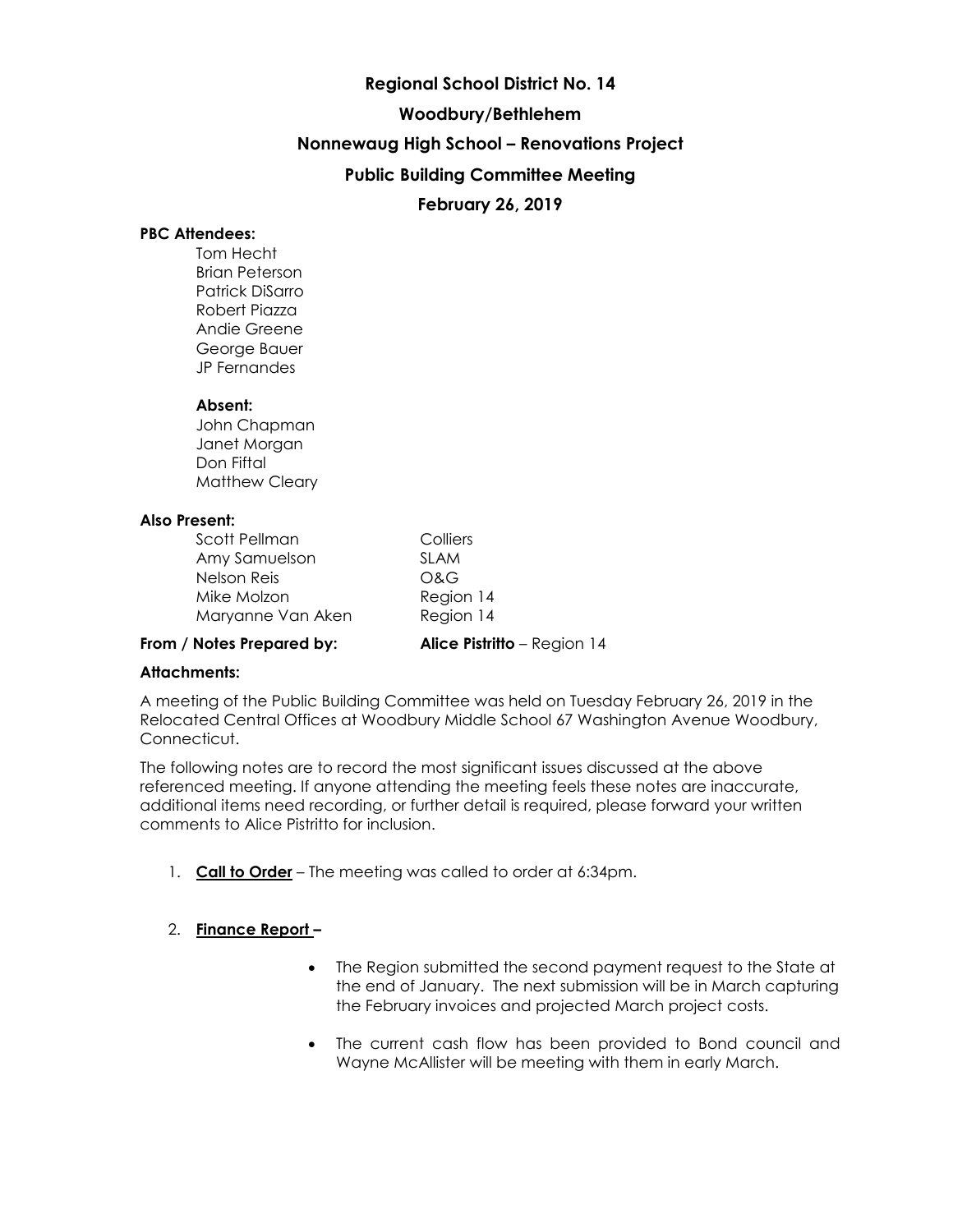- There was a finance working group meeting this past Wednesday where the team reviewed the latest pay applications along with the current project budget and contingencies. Minor PCOs were discussed and approved.
- An updated contingency status report was provided this evening. The project has expended \$558,933 in construction contingency and there are pending issues or Owner improvements that total an additional \$1,983,242 which encumbers all of the potential site betterments that will be discussed later in the meeting along with a projected cost of site lighting and bleachers. (Seating for 500/1000,). Both O&G and SLAM provide estimated costs. Colliers was requested to review the Ed Spec at the last meeting, field lighting was called for in the spec but is not reimbursable by the State and bleachers were not listed so they would not be reimbursed.
- The current available contingency for the High School is just under 3 million dollars, the available contingency for the Central Office project is approximately \$650,000 before any of the propose change orders shown on the contingency status report are accepted by the committee.
- 3. **OPM Report** Scott Pellman reported on the following:
	- **a.** Project Update Phase 2 –

# **Project update** –

- The phase 3 transition has taken place, primarily the science rooms. The PA system required specialized coordination from a Region 14 consultant and the work was completed over the long holiday weekend. The gas system was recently completed and commissioning is underway. The science room fume hoods were delayed and will be installed over the next few weeks, O&G has maintained access to one of the existing hoods for the schools use.
- The lower level locker room and wrestling room will be taken over by the construction team starting March 8<sup>th</sup>. Plans are being completed for the move coordination with the potential to rent connex boxes to temporarily store PE equipment. PE staff relocations are being coordinated with the administration. It was determined that the wrestling mats are quite old and should have been replaced. Colliers will coordinate with the design team to get a quote on new mats for the gymnasium along with practice mats for the cafeteria. The gymnasium will not be turned over until the auditorium is completed, the Auditorium should be completed by April 1, 2019.
- The furniture donations were completed for the phase 4 transition, there was a report included in the meeting package. A total of 15,841 pounds of furniture was repurposed and sent to Afghanistan.
- There have been a number of meetings to review the availability of fields for next fall. The soccer field will be seeded this summer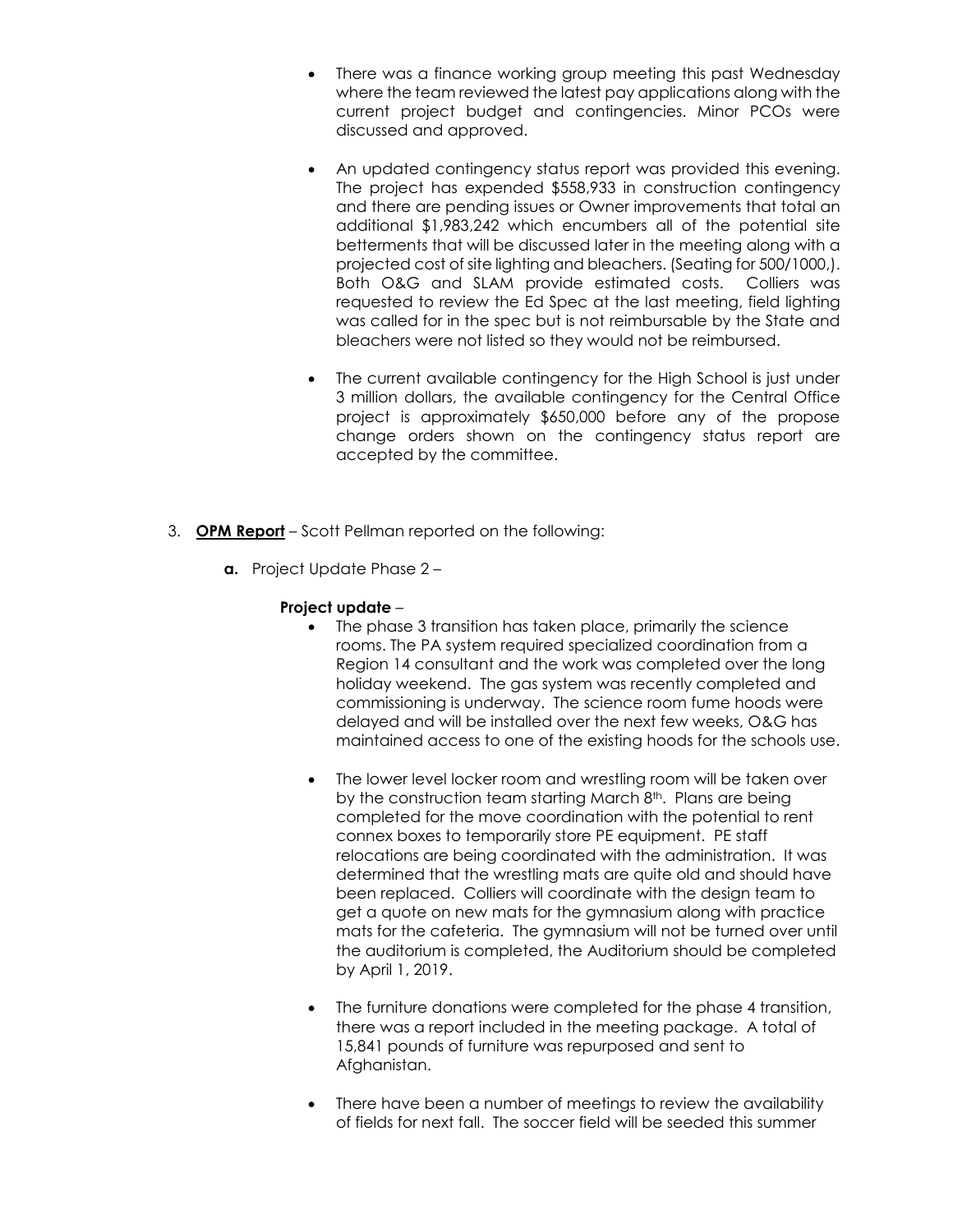for optimum growth and will not be playable for the fall of 2019 along with the field hockey field. Mike Molzon and Declan have met with the parks and rec department and are working on a plan for off-site practices. Main events will take place on the new synthetic field. Time is needed to ensure the new grass is properly established to maximize the investment in the fields. The baseball and softball fields should be ready for play in the spring. There should be minimal impact by play on the newly seeded areas.

- Mike Molzon, Declan and Jennifer Miller from Park & Rec. looked into alternate practice fields for Region 14 use. Football may practice at MES, there is flexibility at WMS as well.
- Pat D- asked about transportation cost and the need for an athletic trainer. Temporary lights were discussed as lighting will maximize the use of the fields.
- Representatives from the civil engineering firm BSC group along with Mike Molzon met with DEEP last week to begin preliminary discussions for the repair or potential replacement of the dry wells. The one in the drive area most especially. Richards was contacted but unable to find an engineer that would take on the job. Amy S thought she had an engineer but not able to find one that would touch this issue.

#### **Mathew from BSC:**

- State receptive do their best to be helpful.
- Scheduling is a problem approximately 1-1 ½ months before the application will even be read.
- A week to review. Two to three week turnaround.
- Total 2 month process
- Minimum requirement would be to remove the 5 drywells –
- Put more traditional system. (4x4 ft galleries) Precast moldings Matt noted he had not done research as to which gallery would be best.
- Maintenance easy
- Take frost line into consideration- nothing deeper than 18"
- Discussion as to placeholder for expense. Scott P noted cost to be approximately \$60,000. - \$80,000.
- Another drywell near Vo-ag is a concern as well.
- Matt and his team will present a few options to solve this problem. Permitting fee will be associated with the design.
- Andie Greene Check the northern system. Take one off line. Not receiving flow because of the over design.
- Amy S- Possibly reduce the north system by one drywell and no redesign is needed.
- Robert P brought up discharge usage
- Mike Molzon spoke to the monitoring of water discharge for the entire building which includes the Vo-Ag building. Previously, bathrooms on the south end of the building no longer drain to the south. They drain to the north. South end has locker rooms, showers, and some selected toilets here or there.
- Mike Molzon brought that to Matt's attention
- Discharge 8,500 gals a day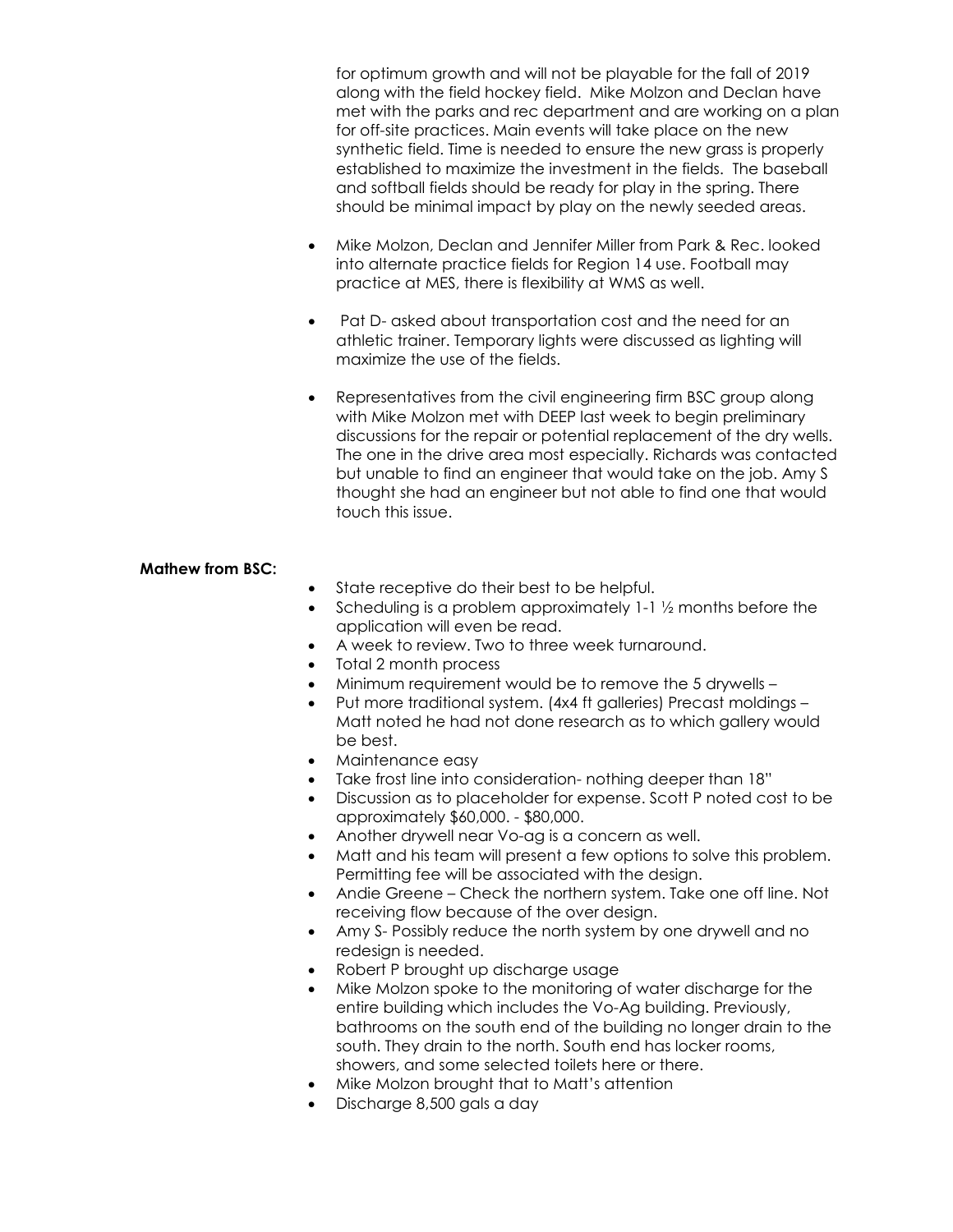• Scott Pellman noted that the architect has provided a proposal for the study of alternatives and coordination with DEEP. The committee directed the architects and engineer to continue with the work.

**JP Fernandes made a motion to the public building committee for approval Amendment 12 for additional design services totaling \$2,200.00 for data gathering replacement for existing drywell. Seconded- Andy Greene-Discussions- All in favor- Unanimous**

> **PCO-083 –** Scott Pellman along with Nelson Reis presented PCO 083 for the addition of a septic tank for the new field toilet building. The PCO has also been review by SLAM and the finance working group.

### **JP Fernandes made a motion that the public building committee approve PCO – 083 dated 12/10/2018 for a total of \$11,290 to add a 1000-gallon septic tank for the new toilet building. Seconded by Andie Green – Discussion- All in favor- Unanimous**

**PCO-093 -** Scott Pellman along with Nelson Reis presented the PCO that involved relocation of the main paging node to the lower level involving significant wiring relocations. The PCO has also been review by SLAM and the finance working group

**JP Fernandes made a motion that the public building committee approve PCO – 093 dated 2/7/2019 for a total of \$27,292 for the relocation of the main paging node. Seconded by Andie Green – Discussion- All in favor- Unanimous**

> • An updated matrix of site betterments to date and additional betterments that must be acted upon this evening was reviewed with the committee. The committee was specifically asked to take action on PCO – 088 and PCO – 089.

**PCO-088 –** Scott Pellman introduced the revised alternate S1b.3 additional costs above and beyond the originally accepted alternate S1.b.1 for the installation of a synthetic field and for the repair of the track. This PCO has been previously discussed with the committee and would scarify and re-pave in place of just a re-spray of the existing track. In addition, there is a revise approach to include a post tensioned track base was discussed for a total add of \$578,209.

It was determined by the committee that the existing track has 7 years of useful life remaining if it was sprayed one more time and chose to stay with the alternate originally included in the GMP.

**PCO-089 -** Scott Pellman introduced PCO -089 which has been discussed at the previous meetings to add two additional tennis courts to bring the total to 6. After discussion by the committee the following motion was made:

**JP Fernandes made a motion that the public building committee approve PCO – 089 dated 12/18/2018 for a total of \$304,617 to provide two additional tennis courts per the revised alternate S2. Seconded by Andie Green – Discussion- It was stated that this addition would truly benefit the community as a whole-All in favor- Unanimous**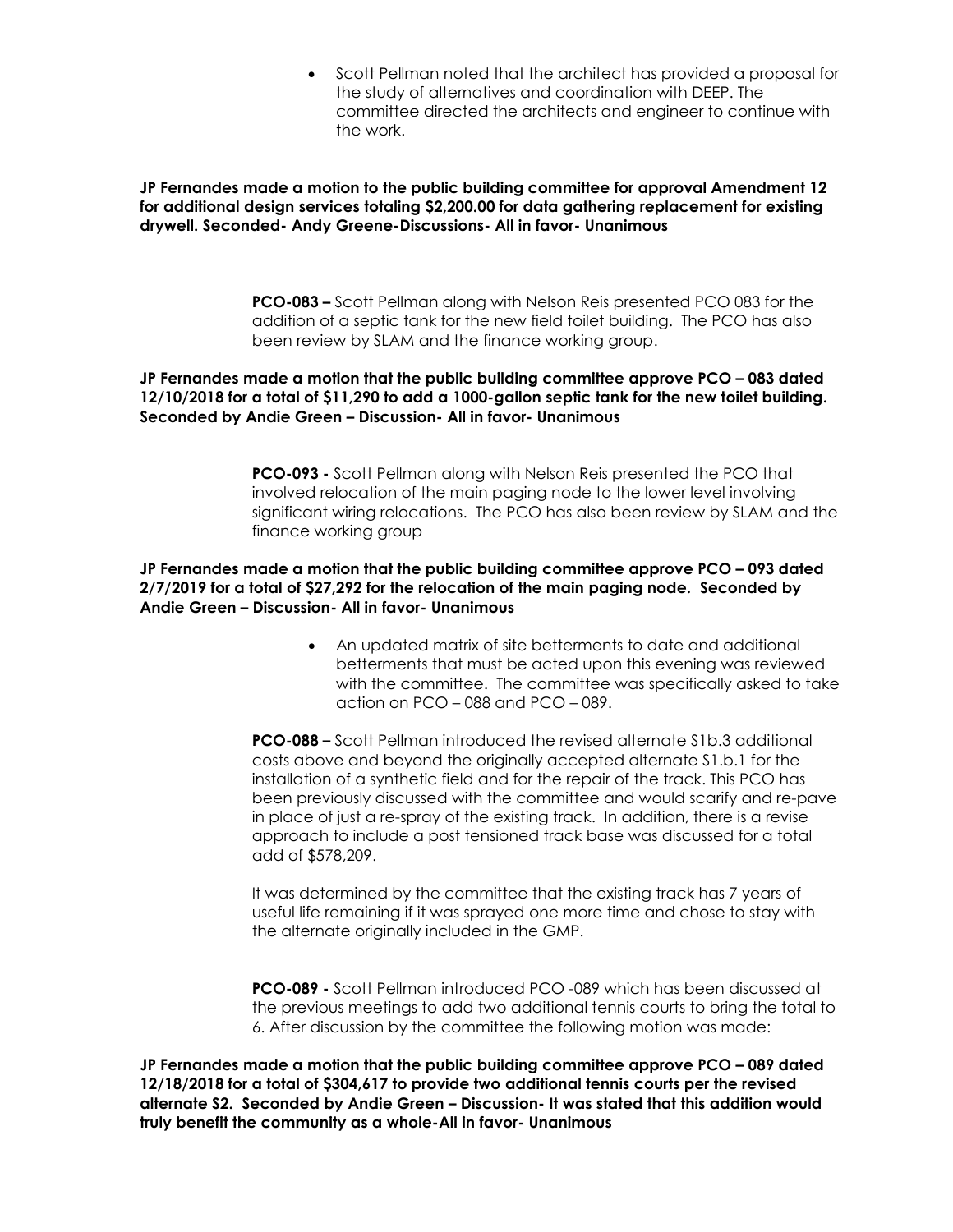**Athletic Filed Lighting: -** The committee requested that Amy put together a performance spec for athletic field lighting and coordinate a proposal request with O&G for next month's meeting. It could be bid within a twoweek period however the lights typically have a long lead time and most likely could not be installed before the middle of the fall season.

- 4. **Architects progress update** Amy Samuelson reported on the following: Deferred time
- 5. **Construction Manager Update** Nelson Reis Project Manager reported on the following:
- Phase 3 B Science wing turned over. Still punch list being worked on
- Phase 4 10%- Received approval for abatement work. Began this week
- Temporary walls erected
- Maintaining Fume hood on first floor intact for school use
- Allowances 41%
- Area A: Math/World Language- demolition work started, temporary walls erected
- Area D: Boiler room Plumbing/electrical work continues. Unit ventilators installed and piped. Generator wiring completed and start up took place on Feb. 15<sup>th</sup>
- Area D: Chemistry Labs/Faculty Workrooms/Toilet Rooms Framing new academic building roof dormers complete. New classrooms turned over to the school. Fume hood unit's installation taking place off school hours.
- Area D: Auditorium Concrete placed in orchestra area adjacent to stage. Framing and drywall work continuing on side walls and new proscenium opening framed out. MEP work ongoing in music room area. Steel for stage rigging started. Abatement for new duct penetrations in attic is complete. Demolition of old AHU taking place in penthouse above auditorium.

### **Site work:**

- Flushed and tested fire lines and tank
- Winter snow removal
- Sidewalks no work this period
- Steel- April break canopy area
- Completed two new roof dormers
- Building new exterior soffits at connector
- Replace exterior soffit vents and gutter work
- Aluminum storefront and windows complete Phase 3
- Metal panels at front entrance ongoing
- PA system turned from old to new
- Auditorium take over April 1on schedule

**JP Fernandes made a motion that the public building committee approve the O&G Pay Application No.18 for the period from January 1 to January 31,2019 in the amount of \$1,481,107.56. Seconded by Andie Greene – Discussion- All in favor - Unanimous**

### **Other Business**

**a.** None

### **Public Comment**

**a.** None